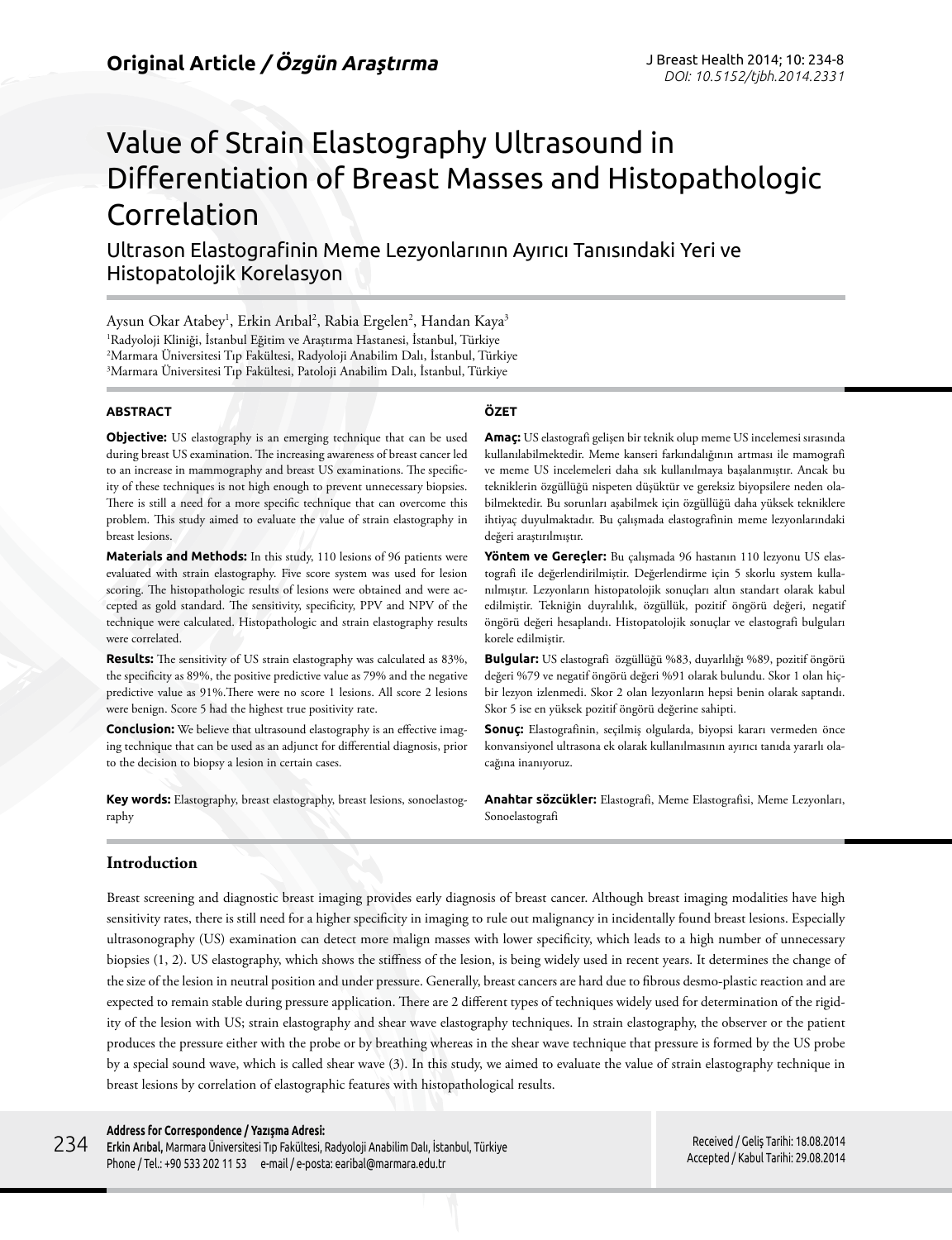# **Materials and Methods**

#### **Patients**

In this study, 110 lesions of 96 patients, who were admitted for biopsy of a breast lesion, were evaluated prospectively between December 2009 and September 2010. The mean age of patients was 50 (range 19-87) years. An ethical committee approval was obtained from Medical Research Ethnic Committee of our university, and an informed consent was taken from all patients.

## **Conventional Breast US and US Elastography**

Conventional and elastographic US studies were done with a linear matrix 5-13 MHz transducer and Siemens Antares US machine (Erlangen, Germany). All the patients underwent B mode US evaluation before elastography examination. All B mode findings were evaluated according to BI-RADS. US elastography was performed while the patient was in supine position and the transducer was placed vertical to the lesion. Compression was applied with the probe over the lesion and elastographic images were examined. The elasticity region of interest (ROI) was placed to cover the lesion and the target lesion was placed in the center.

Elastography US studies were evaluated with the color scale, which changes from blue to red according to the straining component of the examined tissue. The blue colour is seen in tissues with higher tension (soft) and red in tissues without any tension (hard). The mean tension is reflected with green color. The images of elastography were added to B-mode images. Elastography was performed by the same radiologist and the images were evaluated in real time by two radiologists. The elastography application lasted approximately 5-10 minutes and the measurement of tissue distortion was visually classified.

Elastographic images were classified according to the 5-score system of Ueno and Itoh et al (4, 5). The lesion was classified as score 1 for even strain in the entire lesion, as score 2 for strain in most of the lesion with some areas of no strain (mosaic pattern), as score 3 for strain at the periphery of the lesion with sparing of the center, as score 4 for no strain in the entire lesion and as score 5 for no strain in the entire lesion and the surrounding area (Figure 1-4). Scores 1 to 3 were considered benign while 4 and 5 were accepted as malignant.

#### **Histopathological Diagnosis**

Samples were taken with 14 G core needle biopsy or excisional biopsy and evaluated by the same pathologist. The histopathological results of lesions were correlated with the elastographic findings.

#### **Statistical Analysis**

Diagnostic sensitivity, specificity, positive predictive value (PPV) and negative predictive value (NPV) of elastography technique were evaluated by comparing with histopathologic results. The correlation between elastographic results and histopathologic findings was tested with Fisher test. SPSS 12.0 software was used for analysis and p<0,05 was accepted as significant.

# **Results**

In this study, 110 lesions of 96 patients were examined with US and classified according to BI-RADS for B mode findings. In 96 patients the mean age was 50 (range 19-87). The mean diameter of the lesions was 1.9 cm (range 0.5-9 cm). Core needle biopsy was performed in 102 lesions and 8 patients with single lesion underwent excisional biopsy. In US elastography, 110 lesions were scored. There were no score

Table 1. True positive (TP), true negative (TN), false positive (FP) and false negative (FN) values for elastography scores

|            |          |    | Score 2 Score 3 Score 4 Score 5 |               | <b>Sum</b> |
|------------|----------|----|---------------------------------|---------------|------------|
| <b>TP</b>  | 0        | 0  | 11                              | 20            | 31         |
| TN         | 50       | 15 | $\Omega$                        | 0             | 65         |
| <b>FP</b>  | $\Omega$ | 0  | 6                               | $\mathcal{P}$ | 8          |
| <b>FN</b>  | $\Omega$ | 6  | $\Omega$                        | O             | 6          |
| <b>SUM</b> | 50       | 21 | 17                              | 22            | 110        |

Sensitivity: 83%, Specificity: 89%, PPV: 79%, NPV: 91%, p<0.001 TP: True positive; TN: true negative; FP: false positive; FN: false negative

1 lesions. Fifty lesions were classified as score 2, 21 lesions as score 3, 17 lesions as score 4 and 22 lesions as score 5.

The histopathological evaluation of 110 lesions showed 37 malignant lesions (33.7%) while the rest was benign. In the comparison of histopathologic findings with US elastography; all 50 lesions of score 2 were benign; 15 of 21 score 3 lesions were benign while 6 were malignant; 6 of 17 score 4 lesions were benign and 11 were malignant; 20 of 22 score 5 lesions were malignant while 2 were benign.

The sensitivity of US strain elastography was calculated as 83%, the specificity as 89%, the positive predictive value as 79% and the negative predictive value as 91% (Table 1). In the individual analysis for different scores; NPV was found as 100% for score 2 and 72% for score 3, and PPV was identified as 65% for score 4 and 91% for score 5.

The distribution of 37 malignant lesions were as follows; 25 (68%) invasive ductal carcinoma, 5 (13%) invasive lobular carcinoma, 4 (10%) mixed invasive ductal and lobular carcinoma, 1 (3%) solid type mucinous carcinoma, 1 (3%) invasive -atypical medullary carcinoma, and 1 (3%) intracystic papillary carcinoma.

There were 8 false positive and 6 false negative results. Among the 8 false positive lesions; 2 patients with phylloides tumor (40 mm and 50 mm in size,respectively) were interpreted as score 5, three complex fibro adenomas (10 mm, 10 mm and 20 mm in size, respectively), two intraductal papilloma (30 mm and 26 mm in size, respectively) and one lacteal adenoma (43 mm in size) were classified as score 4.

Among the 6 (16%) false negative results, one solid type mucinous carcinoma (17 mm in size), one invasive lobular carcinoma (37 mm in size), one invasive ductal carcinoma (90 mm in size), one micro invasive ductal carcinoma in situ (20 mm in size), one invasive atypical medullary carcinoma (35 mm in size) and one mixed invasive ductal and lobular carcinoma (7 mm in size) were classified as score 3. None of the malignant lesions were classified as score 2 or 1.

# **Discussion and Conclusions**

Breast biopsy generally increases the cost per individual if used as a gold standard for differentiation of malignant and benign lesions of the breast. Especially in breast cancer screening programs, approximately 75% of breast biopsies are performed for benign lesions (1). B mode US features of breast lesions were well defined by Stavros et al. (2) which guided in the differentiation of benign and malignant breast masses, and decreased the need for biopsies. Although the sensitivity of B mode in conventional US is high (98%) for these lesions, the specificity is still low (68%) (2). US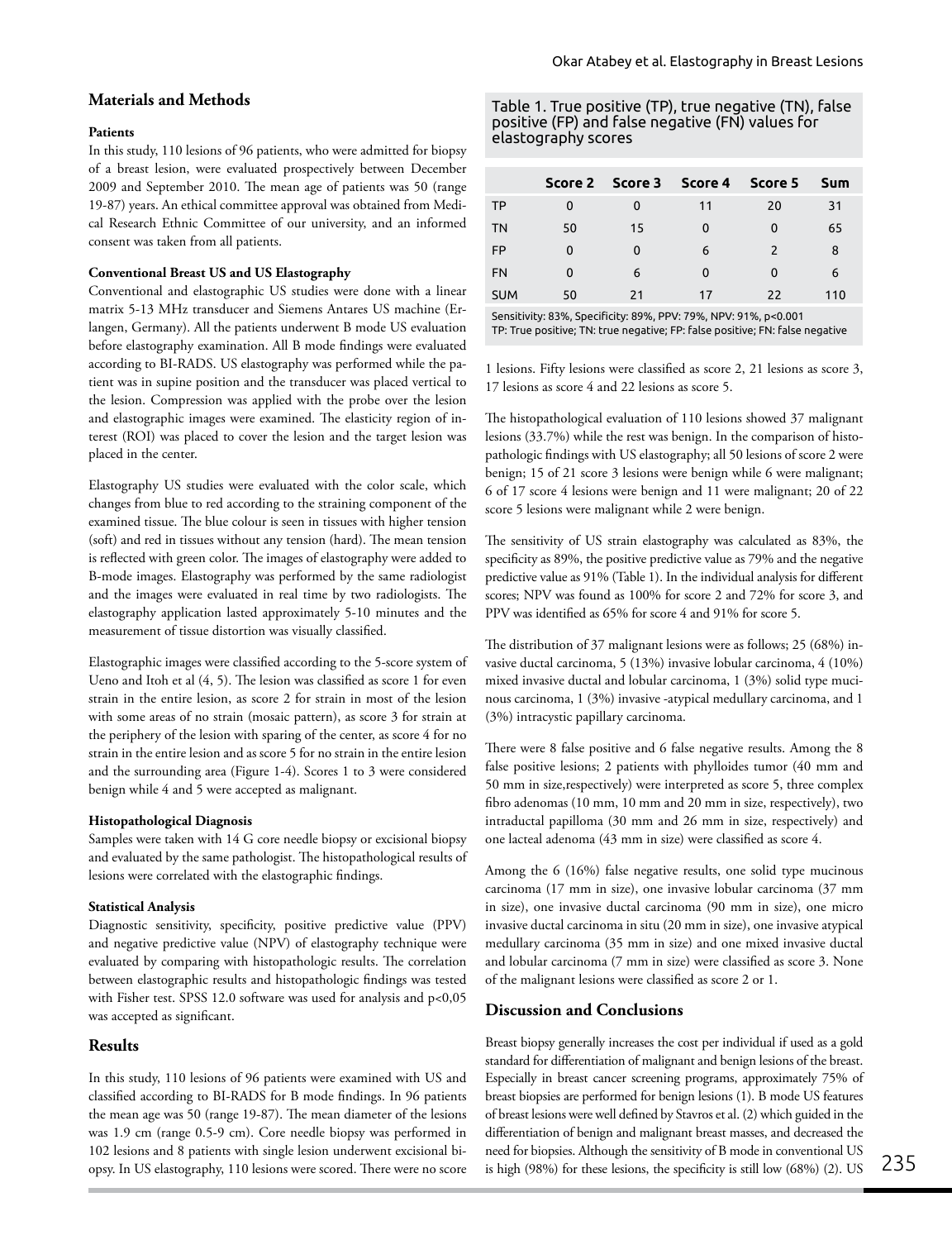

**Figure 1. a, b.** An example of score 2 in a thirty eight years old woman. (a) Mass on B-mod, (b) after compression. The histopathologic result is fibrocystic changes after tru-cut biopsy



**Figure 2. a, b.** An example of score 3 in a twenty six years old woman. (a) on B- mod US, (b) after compression. The is colour changes in mass to red with some areas not showing the red color. (mosaic pattern). The histopathologic result is fibroadenoma



**Figure 3. a, b.** An example of score 4 in a eighty five years old woman. (a) The lesion on B-mod, (b) after compression the lesion is red but not the surrounding tissue. The histopathologic result is reported as invasive ductal carcinoma



**Figure 4. a, b.** An example of score 5 in a thirty six years old woman. (a) Mass is seen on B-mod, (b) after compression the lesion and the surrounding tissue turns to red. The histopathologic result is reported as invasive ductal carcinoma

elastography is a recent technique that may improve classification of these lesions and may increase the specificity of US. Recently US elastography became an important tool in the evaluation of soft tissues.

Ueno and Itoh (4, 5) offered the first elasticity grading system. In this 5 score classification system color spectrum changes are taken in a dynamic form, and it is suggested to have a higher specificity in differential diagnosis. This scoring system has been used in several studies and the effectiveness of elastography as an adjunct to B mode ultrasonography was investigated (6-15). Modified versions of Ueno's classification by Scaperrotta et al (16) and Regini et al (17) also confirmed higher specificity for US elastography. Scaperrotta et al. (16) modified the classification system that was used by Itoh et al., and suggested a grading system with 3 scores. They reported the sensitivity and specificity of this system as 80% and 80.9%, respectively. In this study, the authors have concluded that elastography can increase the specificity of conventional ultrasonography up to 88.7%, especially in non-palpable lesions. Although some studies did not detect an improvement in specificity with the addition of US elastography (14, 17), a number of other studies showed an increase in specificity (6-13). Cho et al. (10) studied 100 non-palpable breast lesions and found the sensitivity as 82% and the specificity as 84%, and concluded that there were no significant differences between conventional US and elastography in the evaluation of solid breast masses. They reported that biopsy was not required in BI-RADS category 4a lesions with an elastography score of 1 (11). Burnside et al. (18) identified an increase in the mean specificity (0.257 vice versa 0.132, P<0.001) and sensitivity (0.993 vice versa 0.997, P>0.99) when US tension imaging is compared along with Bmode US. They concluded that the inter and intra-observer variability in the evaluation of US tension imaging affected the diagnostic performance and imaging quality, and that elastography mode helped less experienced performers more than the more experienced ones in terms of detection of malignant lesions. Two recent meta-analysis on strain elastography reported sensitivity rates of 88% and 83% and specificity rates of 83% and 84% (19, 20). Our findings are comparable with the recent literature with a sensitivity of 83% and specificity of 89%. The positive predictive value was 79% and negative predictive value was 91%.

In our study, four of six malignant lesions in the false negative group and six of eight benign lesions in the false positive group were larger than 2 cm in size. The false negative and positive results may have been due to the large size of these lesions, as reported in some previous studies (6).

There were five benign lesions with elastography scores of 2, with at least three malignant features and were classified as BI-RADS category 4b according to B mode US. The rest 45 lesions were either BI-RADS 3 or 4a. All 50 lesions with an elasticity score of 2 were proved to be benign histopathologically, and the NPV for score 2 was calculated as 100%. We believe that lesions evaluated as score 2 can be accepted as benign, unless they present suspicious malignant features on B Mode US. If this property had been taken into consideration, the biopsy of 45 of these 50 lesions (90%) could have been prevented. Our findings are comparable with the recent literature that biopsies of BI-RADS 3 and 4 a lesions can be prevented with the aid of strain elastography (10, 21, 22).

When histopathological results of lesions with an elasticity score of 3 are compared, 15 of 21 lesions were benign, with 6 false negative malignancies. Among these, three lesions had high risk features according to B Mode US findings on the gray scale ultrasonography and was classified as BI-RADS 4c category. One of them was identified as mixed invasive ductal and lobular carcinoma 7 mm in size, the other one as an invasive lobular carcinoma with 37 mm in size, and the last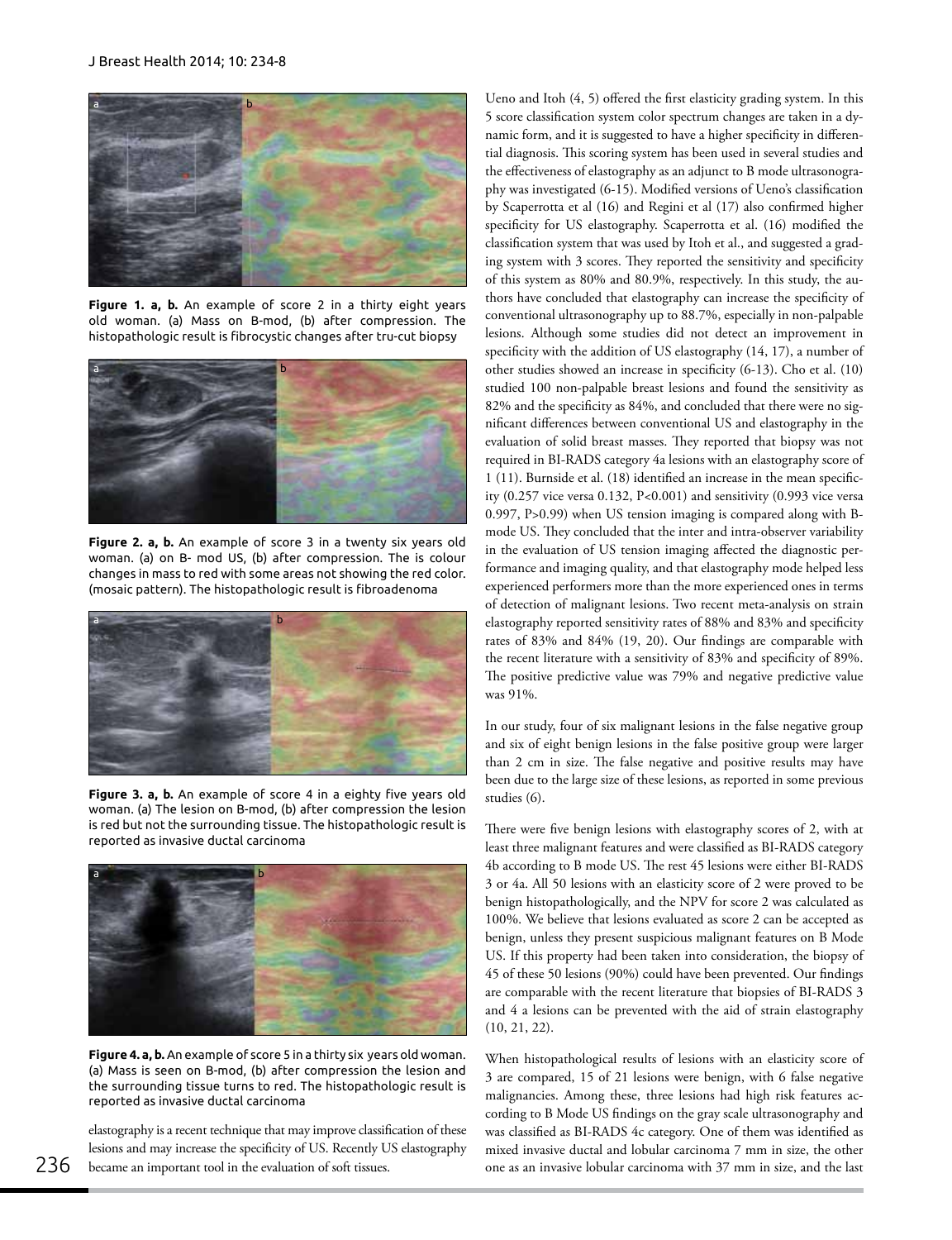one as invasive ductal carcinoma 90 mm in size. The other 3 lesions were either BI-RADS 4a or b lesions. The histopathological findings were medullary carcinoma, mucinous carcinoma and micro invasive ductal carcinoma in situ. Although in general breast cancer is stiff, (4,8 internet) some cancer types may have benign features depending on their histopathologic subtypes and lead to misdiagnosis (5, 6, 16). Ductal carcinoma in situ, invasive lobular, papillary, mucinous, and medullary carcinomas, and some tumors with central necrosis may be softer than invasive ductal carcinoma with a fibrous desmo-plastic reaction (5, 7, 9). We identified similar findings in our results with a high false negative ratio (28%) in lesions with an elasticity score of 3. The evaluation of these score 3 lesions should be done with care, and they should be compared with other imaging findings.

In this study, we accepted elasticity score 4 as malignant. When compared with the histopathological results; 6 of the 17 lesions were benign with a 91% false positivity rate. Three of these 6 lesions had BI-RADS 4b category and the remaining three were 4a. Especially different subtypes of fibroadenomas can show variable features sometimes depending on their development or involution phase (5, 6, 16).

Twenty of the 22 lesions classified as score 5 by elastography were malignant. Score 5 had a high rate of PPV (91%). Both of the false positive lesions were phylloides tumors. These patients should be managed and followed-up diligently if they are found to be benign on histopathologic evaluation.

#### Our study limitations were as follows:

First; Most of our lesions were large in size with a diameter higher than 20 mm. There were only a few lesions smaller than 5 mm. This may be considered as a limitation as there are studies implying higher sensitivity in smaller lesions. Giuseppetti et al. (6) reported a better diagnostic performance in lesions smaller than 2 cm. On the other hand, Scaperrotta et al (16) did not find statistically significant differences in the diagnostic performance between small and large lesions. A recent meta-analysis of Sadigj G et al. (23) showed that regardless of the lesion size, US elastography had a higher specificity and lower sensitivity as compared to B mode US in characterizing breast masses.

Second; the effects of breast density and composure on elastography results were not evaluated in our study. The studies imply that extreme differences in the density of the breast parenchyma may cause false negative or positive findings as elasticity depends on the surrounding tissue (17).

Third; there are limitations related to the technique itself. When compared to shear wave elastography, strain elastography is clearly operator dependent and depends on subjective analysis without quantitative measurements. It is crucial to keep steady compression with the probe, avoiding lateral or angulated movements, to obtain optimal images. The operator should place enough normal surrounding tissue inside the ROI for a precise assessment. Besides, intraobserver or interobserver variability was not taken into account.

US strain elastography has a high accuracy rate in the differential diagnosis of breast lesions. In this study, elastography scores 4 and 5 lesions were accepted as malignant and the sensitivity was calculated as 83%, specificity as 89%, positive predictive value as 79% and the negative predictive value as 91%. These findings demonstrate the efficacy of US elastography in routine clinical practice. Lesions with elastography score of 2 can be assessed as benign, unless they have BI-RADS scores

higher than 4a, and thus unnecessary biopsies can be prevented. Lesions with elastographic score of 5 have a high risk for malignancy, so the histopathologic and radiologic correlation of these lesions must be done carefully. Follow-up for malignancy should be recommended in these patients, if biopsy findings do not reveal malignancy.

We believe that ultrasound elastography is an effective imaging technique that can be used as an adjunct for differential diagnosis of breast lesions, prior to the decision to biopsy a lesion in certain cases.

**Ethics Committee Approval:** Written informed consent was obtained from patients who participated in this study.

**Informed Consent:** Written informed consent was obtained from patients who participated in this study.

**Peer-review:** Externally peer-reviewed.

**Author Contributions:** Concept - E.A.; Design - E.A., A.O.A.; Supervision - E.A., A.O.A., H.K.; Funding - E.A., A.O.A., H.K.; Materials - E.A., A.O.A., H.K.; Data Collection and/or Processing - A.O.A; Analysis and/or Interpretation - E.A., A.O.A.; Literature Review - A.O.A., R.E.; Writer - A.O.A., R.E.; Critical Review - E.A.

**Financial Disclosure:** This study was conducted by a Grant received form BAP Department of the University.

**Conflict of Interest:** No conflict of interest was declared by the authors.

**Etik Kurul Onayı:** Bu çalışma için etik komite onayı Marmara Üniversitesi'nden alınmıştır.

**Hasta Onamı:** Yazılı hasta onamı bu çalışmaya katılan hastalardan alınmıştır.

**Hakem Değerlendirmesi:** Dış bağımsız.

**Yazar Katkıları:** Fikir - E.A.; Tasarım - E.A., A.O.A.; Denetleme - E.A., A.O.A., H.K.; Kaynaklar E.A., A.O.A., H.K.; Malzemeler - E.A., A.O.A., H.K.; Veri toplanması ve/veya işlemesi - A.O.A; Analiz ve/veya yorum - E.A., A.O.A.; Literatür taraması - A.O.A., R.E.; Yazıyı yazan - E.A.; Eleştirel İnceleme - E.A.

**Çıkar Çatışması:** Yazarlar çıkar çatışması bildirmemişlerdir.

**Finansal Destek:** Bu calışma Üniversite BAP desteği almıştır.

## **References**

- 1. Poplack SP, Carney PA, Weiss JE, Titus-Ernstoff L, Goodrich ME, Tosteson AN. Screening mammography: costs and use of screening-related services. Radiology 2005; 234:79-85. (PMID: 15618376) **[[CrossRef\]](http://dx.doi.org/10.1148/radiol.2341040125)**
- 2. Stavros AT, Thickman D, Rapp CL, Dennis MA, Parker SH, Sisney GA. Solid breast nodules: use of sonography to distinguish between benign and malignant lesions. Radiology 1995; 196: 123-134. (PMID: 7784555) **[[CrossRef\]](http://dx.doi.org/10.1148/radiology.196.1.7784555)**
- 3. Gennisson JL, Deffieux T, Fink M, Tanter M. Ultrasound elastography: Principles and technique. Diagnostic and Interventional Imaging: 94; 2013: 487-495. (PMID: 23619292) **[[CrossRef\]](http://dx.doi.org/10.1016/j.diii.2013.01.022)**
- 4. Ueno E, Iboraki P. Clinical application of US elastography in the diagnosis of breast disease. *Paper presented at: European Congress of Radiology*; March 5-9, 2004; Vienna, Austria.
- 5. Itoh A, Ueno E, Tohno E, Kamma H, Takahashi H, Shiina T, Yamakawa M, Matsumura T. Breast disease: clinical application of US elastography for diagnosis. Radiology 2006; 239:341-350. (PMID: 16484352) **[[CrossRef](http://dx.doi.org/10.1148/radiol.2391041676)]**
- 6. Giuseppetti GM, Martegani A, Di Cioccio B, Baldassarre S. Elastosonography in the diagnosis of the nodular breast lesions: preliminary report. Radiol Med 2005; 110:69-76. (PMID: 16163141)